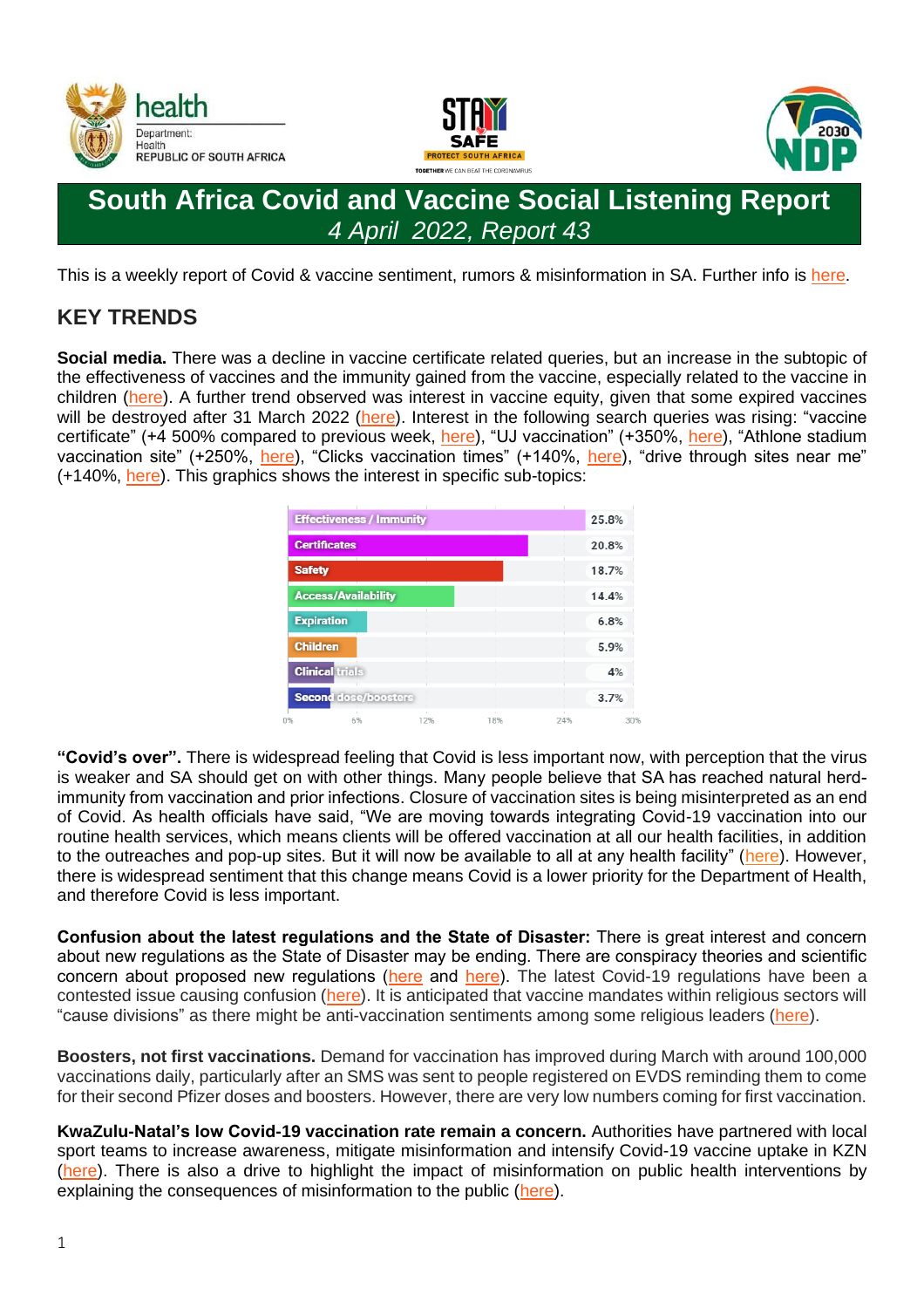**Increase conversation about the fifth wave.** Social media posts are surfacing in anticipation of the fifth wave that might hit South Africa, causing a surge in Covid-19 infections [\(here\)](https://businesstech.co.za/news/trending/572900/south-africa-faces-fifth-covid-wave-in-coming-weeks-as-deaths-pass-100000/). Unfortunately, this does increase the amount of Covid-19 denialist communication [\(here\)](https://twitter.com/DearSA_national/status/1507645455844401152).There is a conspiracy fear that predictions of a fifth wave indicate that Covid infections are being actively controlled and planned by some agency.

**World Health Organization (WHO) Covid strategy.** An updated strategy was published by the WHO to assist the preparedness, readiness and response plan for Covid. This strategy outlined a series of anticipated scenarios for Covid in 2022, as well as suggesting unintended consequences should certain strategies not materialise. Within the strategy, the worst case scenario was also described, with the likelihood of this event explained [\(here\)](https://businesstech.co.za/news/lifestyle/572932/world-health-organisation-gives-update-on-what-to-expect-from-covid-19-in-2022/). According to the World Health Organisation, ending the acute phase of the pandemic in 2022 requires countries to invest in five core components:

- Surveillance, laboratories, and public health intelligence;
- Vaccination, public health and social measures, and engaged communities;
- Clinical care for Covid-19, and resilient health systems;
- Research and development, and equitable access to tools and supplies;
- Coordination, as we transition from an emergency to long-term respiratory disease management.

**Community engagement reveals youth sentiment.** A pilot study engaging youth in Mpumalanga shed light on the negative sentiment the youth have toward Covid-19, and how it impacted their lives. The engagement illustrated some of the frustration felt with some stating "Why all this havoc?", "You really turned 2020 into a bleak memory" and "You took away life from us".

**Re-opening of stadiums:** People are excited that finally they will be able to attend sporting events, music concerts and other social events in stadiums – but only for people who can show a vaccination certificate or a recent negative Covid test.

**Concern about vaccination mandates.** Many unvaccinated people, especially youth, are concerned about companies that require vaccination certificates for employment, and universities or college that require all their students to be vaccinated. Some citizens say that they can't celebrate Human Rights Day & Month, while their constitutional rights are being violated by the extended state of disaster and vaccine mandates.

**National Covid-19 Contact Centre.** Sentiments remains similar to the previous week.

- The contact center continues to receive many calls from citizens who are unable to download their vaccination certificates and updating records on EVDS, vaccinations that were not properly recorded; and what the risks of vaccination are for people with underlying health conditions.
- There are many enquiries about the eligibility of minors (children) to get vaccinated; and whether there are any costs associated with vaccinations.
- Many people call to ask about the location of operating vaccination sites, and the contact centre does not have reliable information on all vaccination sites and their operating hours. This can cause frustration as several people have gone to sites that were not offering vaccinations.
- There were not many reports of side effects, except for a few citizens who were concerned about still feeling sick 4 days after receiving the vaccination.
- There have been, once again, requests request for vaccinators to come out to homes for citizens who are unable to travel.

## **DISTRICTS REPORTS**

- **OR Tambo (Eastern Cape):** People in rural areas are very receptive to vaccination, especially elderly who are worried about winter. However, there are few vaccination sites or they are inaccessible. Chiefs and communities want vaccination and other health services to come to them.
- **Harry Gwala (KZN):** Vaccine acceptance in youth 12 17 years is improving. There have been sports events in the district, and everyone in the Mayor's Cup competition needed to be vaccinated. Also some want to be vaccinated before the Easter holiday. Many say that there is no Covid anymore, so question why the President did not lift the State of Disaster yet. Youth are interested in the KeReady Flex campaign.
- **Ehlanzeni (Mpumalanga):** There have been no school vaccinations in the past week. More men are vaccinating this year. Youth 18 – 34 years are now vaccinating more than any other age group.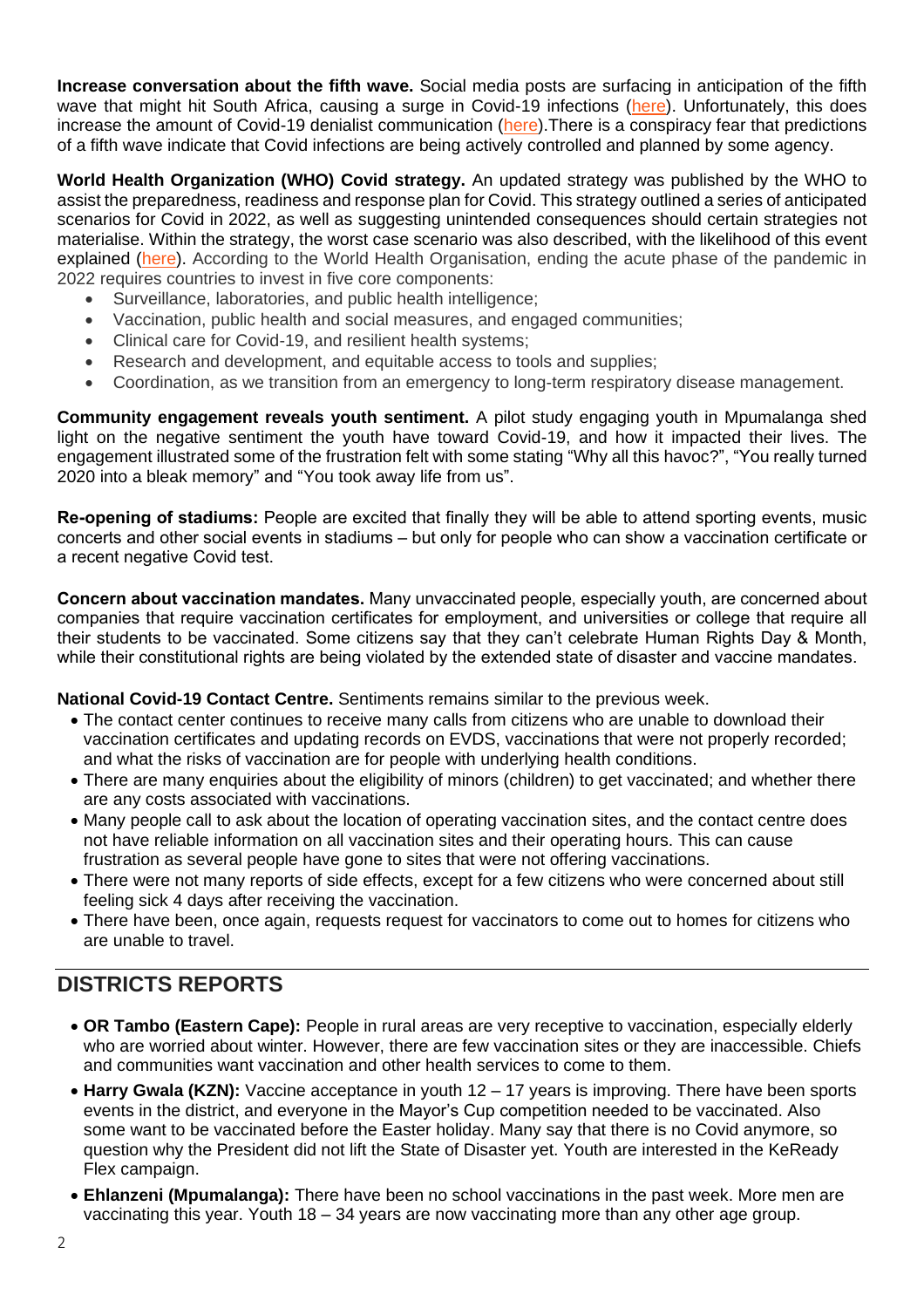- **Dr Ruth Segomotsi Mompati (North West):** Many youth read myths on the internet and social media, which make them resistant to vaccination. Myths include that they will become zombies after vaccination, and generally people are scared of side effects. Some youth believe there is a micro-chip to track people in the vaccination; and that vaccination is only for old people as they are the only ones that get very sick. There is now better cooperation with the District Development Model team and more sub-districts are actively promoting vaccination. KeReady has been effective in involving youth. More women are getting vaccinated than men. Vaccination sites are far from many people. Youth feel vaccination is irrelevant as few people are now sick with Covid and they have survived the pandemic for 2 years without the vaccine.
- **Cape Winelands (Western Cape):** Few people are coming for vaccination, with no real difference in sentiment. However, the KeReady competition does seem to be encouraging some youth to come. Some families are coming to vaccinate all together.
- **Central Karoo (Western Cape):** Concern about booster shots if you need more doses, does it mean it doesn't work? Elderly feel that they were the priority at the start of vaccination but now it's all about youth. Some who took boosters are telling others not to as their arms took longer to recover from pain.
- **Garden Route (Western Cape):** Vaccination uptake is now very slow there is no outreach and many people are unwilling to go to the clinics. Some youth are entering the KeReady Flex challenge without being vaccinated – people are more interested in the challenge than getting vaccinated. Many youth say there is no Covid any more.
- **Khayelitsha (KESS, Western Cape):** Vaccine acceptance is increasing, especially with students who require certificates to go to college or work. People staying far away from health facilities are not going for boosters – they would prefer pop-up sites to come closer to them. Undocumented foreigners are scared to vaccinate as they think they may be deported. The KeReady campaign is having a positive influence. At the recent TB day many people also got the Covid vaccine.
- **Namakwa (Western Cape):** Many people over 50 years are taking boosters, though youth vaccine hesitancy continues. Predictions of a fifth wave 'proves' to anti-vaxers that outbreaks are planned and human controlled. Widespread view that the Covid virus is so weak that vaccination isn't necessary any more. Some religious groups, especially Rastafarians, are still hostile to vaccination. Youth are interested in the KeReady, especially as it has been translated in Afrikaans. Local newspapers are supporting the KeReady campaign. Some youth who take drugs think that dagga and Tik protect them from Covid.
- **Swartland (Western Cape):** Vaccine acceptance is increasing among young people. Many people are refusing to get their boosters as they were sick after earlier jabs, especially in Riebeek Kasteel. There are some very positive responses to public information about boosters and new registrations, particularly in Yzerfontein. Many youth still don't have accurate information and are scared of injections.

### **MISINFORMATION**

- **MISINFO:** The prediction of a 5th wave shows that the pandemic is manipulated to control the population. **TRUTH:** There is no evidence to support this. Predictions come from carefully considered epidemiological models, based on previous experience. See [here](https://www.medrxiv.org/content/10.1101/2021.08.16.21262150v1.full) and [here.](https://www.unicef.org/georgia/media/4736/file/COVID-19-Study-Analytical-Report-1-st-2nd-and-3rd-waves-Eng.pdf)
- **MISINFO:** Only older people need to get vaccinated as only they face real risk of death. **TRUTH:**  While older people do have higher risk, it's important for young healthy people to also be vaccinated, to help reach herd immunity and limit new variants. See [here](https://www.cnn.com/2021/05/05/health/young-people-covid-vaccine/index.html) and here
- **MISINFO:** Pfizer's own data shows over 1,291 side effects of Covid vaccine. **TRUTH:** It is true that a report from Pfizer released in 2021 does list 1,291 potential side effects of any new drug. However, this is NOT a list of side effects of their Covid vaccine; instead it is a list of the possible side effects that their study was watching out for. The vaccine is safe, being authorised by the SA Health Products Regulatory Authority and similar bodies around the world. See [here](https://factcheck.afp.com/http%253A%252F%252Fdoc.afp.com%252F9UC4LE) and [here.](https://www.abc.net.au/news/2022-03-11/coronacheck-george-christensen-vaccinated-death-statistic/100899316)
- **MISINFO**: Covid vaccines kill many people and there is a high chance they can kill you. **TRUTH**: This is not true. Most side effect are mild and self-resolving. Severe adverse events due to vaccines are tracked very closely [\(here](https://www.sahpra.org.za/safety-information-and-updates/) and [here\)](https://www.cdc.gov/coronavirus/2019-ncov/vaccines/safety/adverse-events.html). There have been no deaths in SA due to Covid vaccination [\(here\)](https://www.bloomberg.com/graphics/covid-vaccine-tracker-global-distribution/). Over 11 billion shots of Covid vaccines have been administered globally (here),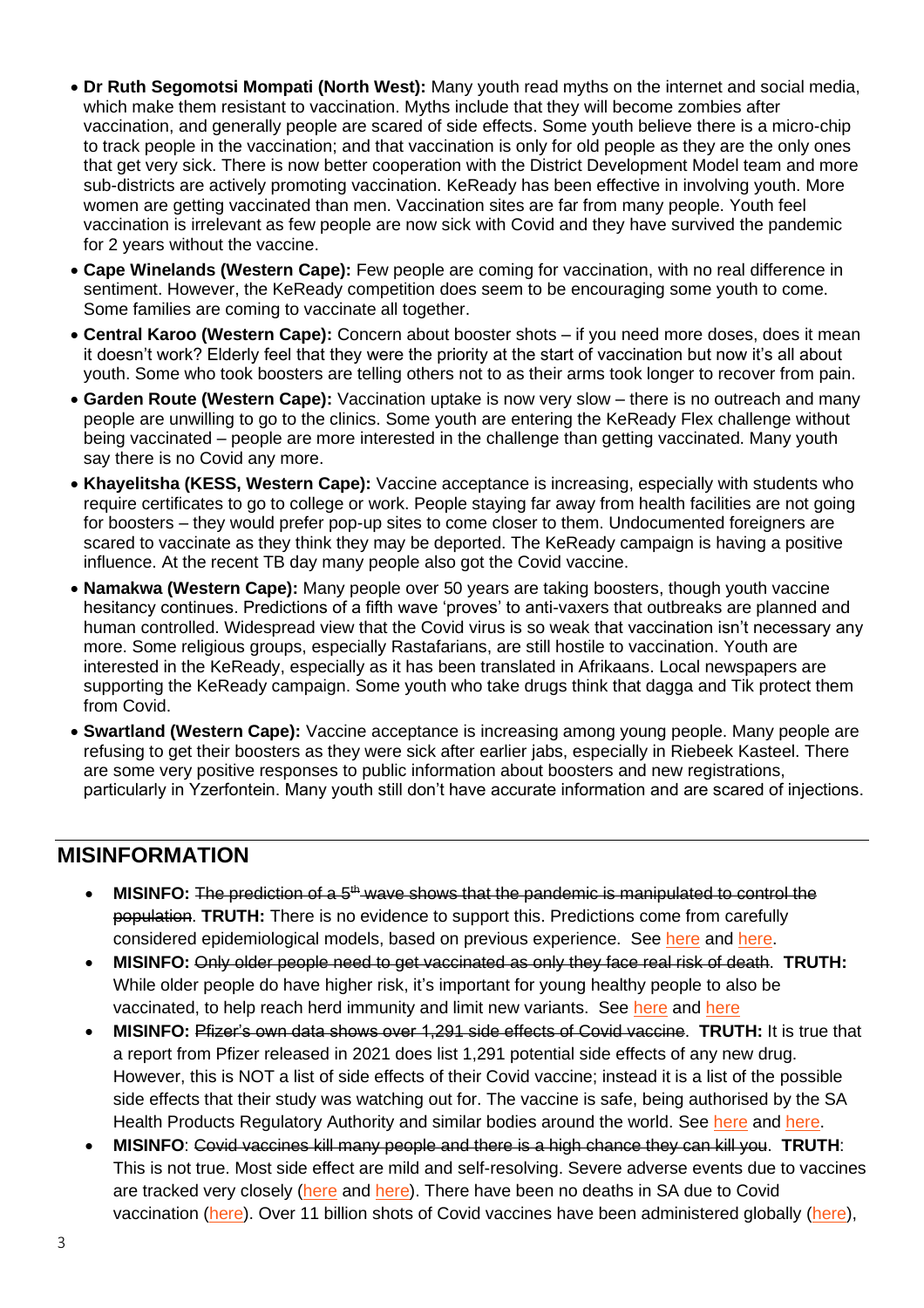with a small number of deaths caused by vaccines. While it is difficult to get reliable statistics of vaccine-related deaths globally, in the United Kingdom, over 141 million doses have been given, and medical authorities believe just 9 people have died due to the vaccine [\(here\)](https://blog.ons.gov.uk/2021/10/04/how-many-people-have-died-as-a-result-of-a-covid-19-vaccine/). By way of contrast, the UK has had over 163,000 deaths from Covid [\(here\)](https://www.worldometers.info/coronavirus/country/uk/). See [here,](https://www.nicd.ac.za/covid-19-vaccination-reporting-adverse-effects-faq/) [here](https://www.politifact.com/factchecks/2021/sep/20/facebook-posts/no-evidence-covid-19-vaccines-causing-deaths/) and [here.](https://www.reuters.com/article/factcheck-coronavirus-usa-idUSL1N2R00KP) Most people who lost their lives to Covid in South Africa in the 4<sup>th</sup> wave were unvaccinated or only partially vaccinated. See [here.](https://www.news24.com/health24/medical/infectious-diseases/coronavirus/covid-19-more-than-90-of-hospital-deaths-in-4th-wave-are-in-unvaccinated-partially-vaccinated-people-20211217)

- **MISINFO:** Foreigners will be deported if they try and get vaccinated**. TRUTH:** While vulnerable people especially may be fearful, anyone in South Africa can be vaccinated, regardless of nationality. Foreigner are not arrested and deported while being vaccinated. See [here](https://www.news24.com/witness/news/kzn/undocumented-immigrants-offered-covid-19-jab-without-risk-of-being-deported-20211009) and here
- **MISINFO:** Vaccines cause infertility and erectile dysfunction. **TRUTH:** There is no evidence to support these claims. Covid however can impair sexual performance. See [here,](https://www.hopkinsmedicine.org/health/conditions-and-diseases/coronavirus/covid-19-vaccines-myth-versus-fact) [here](https://www.reuters.com/article/factcheck-coronavirus-fertility-idUSL1N2T01TQ) and [here.](https://www.unicef.org/montenegro/en/stories/vaccine-against-covid-19-does-not-cause-sterility)
- **MISINFO:** Covid booster vaccines are dangerous**. TRUTH:** There is no evidence to support this claim. Boosters shots are normal practice for many vaccinations. The vaccine for booster shots is the same as for the previous vaccinations, and usually has similar side effects. See [here](https://www.nicd.ac.za/covid-19-vaccine-booster-shot-frequently-asked-questions/) and [here.](https://www.dw.com/en/fact-check-do-boosters-help-against-omicron/a-60092573)
- **MISINFO:** Covid cases are low so now we don't need to vaccinate**. TRUTH:** Having lower case numbers is wonderful, but this doesn't mean there is no reason to be vaccinated. If you are unvaccinated you are more likely to spread Covid and encourage variants. See [here](https://www.cnn.com/2021/07/03/health/unvaccinated-variant-factories/index.html) and [here](https://www.thelancet.com/journals/laninf/article/PIIS1473-3099(21)00648-4/fulltext)**.**
- **MISINFO**: Covid vaccination can give you HIV. **TRUTH**: There is no evidence to support this claim at all. Vaccines, including Covid vaccines cannot cause AIDS / HIV and do not make us more susceptible to contracting this virus. See [here](https://www.reuters.com/article/factcheck-boosters-hiv-idUSL1N2UM1Q0) and [here.](https://economictimes.indiatimes.com/news/india/covid-boosters-leading-to-positive-hiv-test-experts-debunk-claim/articleshow/89661269.cms)
- **MISINFO**: Covid vaccines are dangerous and are linked to "vaccine-acquired immunodeficiency syndrome" or "VAIDS". **TRUTH**: There is no evidence at all to support the claim of immunodeficiency being related to Covid vaccines. See [here](https://www.reuters.com/article/factcheck-vaids-fakes-idUSL1N2UM1C7) and [here.](https://apnews.com/article/fact-checking-330111634396)
- **MISINFO: Vaccines don't work if they did they would completely stop us from getting Covid. TRUTH**: Anyone vaccinated is less likely to get Covid, and if they do get Covid it will most likely be far less severe. See [here](https://www.npr.org/sections/health-shots/2021/09/13/1032844687/what-we-know-about-breakthrough-infections-and-long-covid), here and [here.](https://www.hopkinsmedicine.org/health/conditions-and-diseases/coronavirus/breakthrough-infections-coronavirus-after-vaccination)

## **Africa Infodemic Response Alliance & VIRAL FACTS**

This section comes from the World Health Organisation's Africa Infodemic Response Alliance (AIRA) who carry out social listening on Covid and vaccines throughout Africa, and produce Viral Facts videos to counter misinformation. Key concerning misinformation trends this week are:

- "The fifth wave is just the flu"
- "Ukraine bio-labs have released new strains of diseases

Here are links to recent Viral Facts Africa productions: Dr. Janet Kayita, a WHO Malawi Country Representative answers the most pressing questions around polio in Malawi for Viral Facts.

- Is the polio vaccine related to the COVID-19 vaccine? [\[Here\]](https://twitter.com/viralfacts/status/1507417087018516480)
- Why do we need a polio vaccine campaign? [\[Here\]](https://twitter.com/viralfacts/status/1507356805655113736)
- How is COVID-19 impacting the fight against polio in Malawi and other African countries? [\[Here\]](https://twitter.com/viralfacts/status/1507308091959828508)
- Why is it important for children to be vaccinated against polio? [\[Here\]](https://twitter.com/viralfacts/status/1506949042835804165)
- Is wild polio virus really back in Africa? [\[Here\]](https://twitter.com/viralfacts/status/1506918340459180038)

### **PROPOSED ACTIONS FOR RISK COMMUNICATION & COMMUNITY ENGAGEMENT**

• **Local need, local transport & pop-up sites.** As mentioned above by 4 districts as well as the contact centre, there is a great need to organise pop-up vaccination sites and local transport (vaxi taxis) for people who want to vaccinate but are not able to for logistical reasons, mainly due to time, cost and availability of transport, as well as knowledge of where operating vaccination sites are. The UJ/HSRC research (mentioned in previous reports) suggests there are many millions of people in SA who are willing to vaccinate but have not done so due to practical barriers. These people are overwhelmingly in poorer areas such as informal settlements and rural areas - access to vaccination is an equity issue. Pop-up